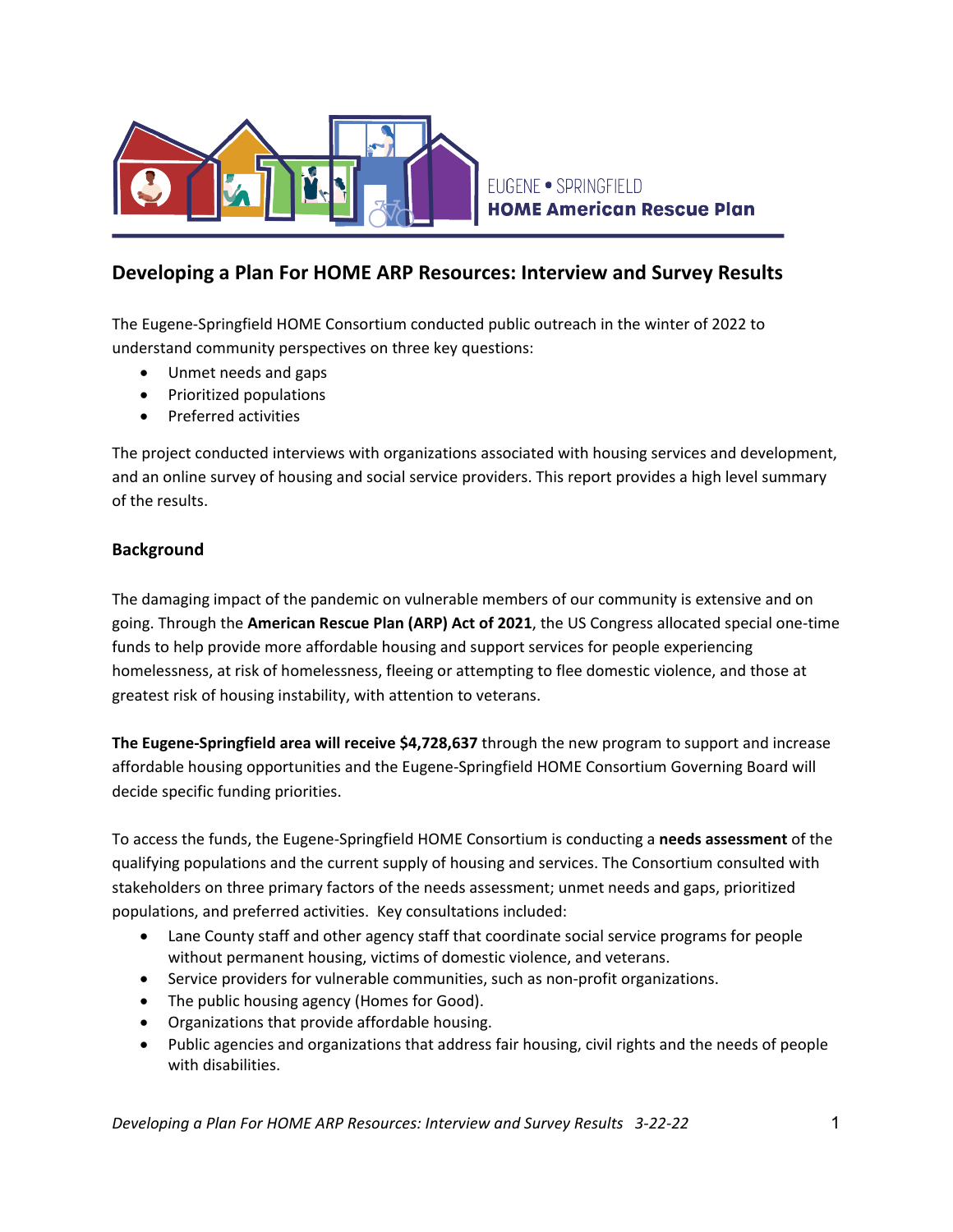## **Summary of Interview Results**

The project held 12 online conversations involving 28 staff of organizations and groups that provide social service programs, develop and maintain affordable housing, and address fair housing, civil rights and the needs of veterans and people with disabilities.

Conducted during January and February of 2022, the interviews were attended by one or two key staff, though in some cases several participants joined the conversation. Led by staff representing the cities of Eugene and Springfield, the one-hour discussions on zoom began with a short Powerpoint presentation of the HOME-ARP regulations followed by questions regarding unmet needs and gaps, prioritized populations, and preferred eligible activities for use of HOME-ARP funds.

| Agency/Organization<br>Consulted |                                                          | <b>Type</b>                                    | Method of<br>Consultation | Feedback                                                                                                                                                                                                                                                                                                                |
|----------------------------------|----------------------------------------------------------|------------------------------------------------|---------------------------|-------------------------------------------------------------------------------------------------------------------------------------------------------------------------------------------------------------------------------------------------------------------------------------------------------------------------|
| 1.                               | <b>Catholic</b><br><b>Community</b><br><b>Services</b>   | <b>Homeless</b><br><b>Services</b><br>Provider | Interview                 | Preferred Use: Develop permanent rental<br>housing. Not enough housing available for<br>families, seniors, Veterans. Also interested in<br>non-congregate shelter (NCS)/ rental housing<br>together in one development.                                                                                                 |
| 2.                               | <b>City of Eugene</b><br><b>Equity Panel</b>             | <b>Civil Rights</b>                            | Interview                 | Preferred Use: Develop non-congregate<br>shelter. Consider the needs of victims of<br>domestic violence and BIPOC communities.<br>Provide operating assistance for non-profits.                                                                                                                                         |
| 3.                               | <b>Cornerstone</b><br><b>Community</b><br><b>Housing</b> | Low-Income<br><b>Housing</b><br>Developer      | Interview                 | Preferred Use: Develop permanent rental<br>housing. Not enough housing available for<br>families, survivors of domestic violence,<br>seniors, people at risk of homelessness.                                                                                                                                           |
| 4.                               | <b>DevNW</b>                                             | Low-Income<br>Housing<br>Developer             | Interview                 | Preferred Use: Develop non-congregate<br>shelter. All the uses are needed but there are<br>immediate needs for people who are<br>houseless. NCS is faster to develop and more<br>immediately addresses the problem than<br>permanent rental housing. Services are also<br>needed.                                       |
| 5.                               | <b>Homes for Good</b>                                    | <b>Public Housing</b><br>Agency                | Interview                 | Preferred use: Develop permanent rental<br>housing. Not enough housing available for<br>people without stable housing, especially for<br>people experiencing homelessness. Maximize<br>number of units, leverage funds as much as<br>possible. Supportive services could be paired<br>with rental housing developments. |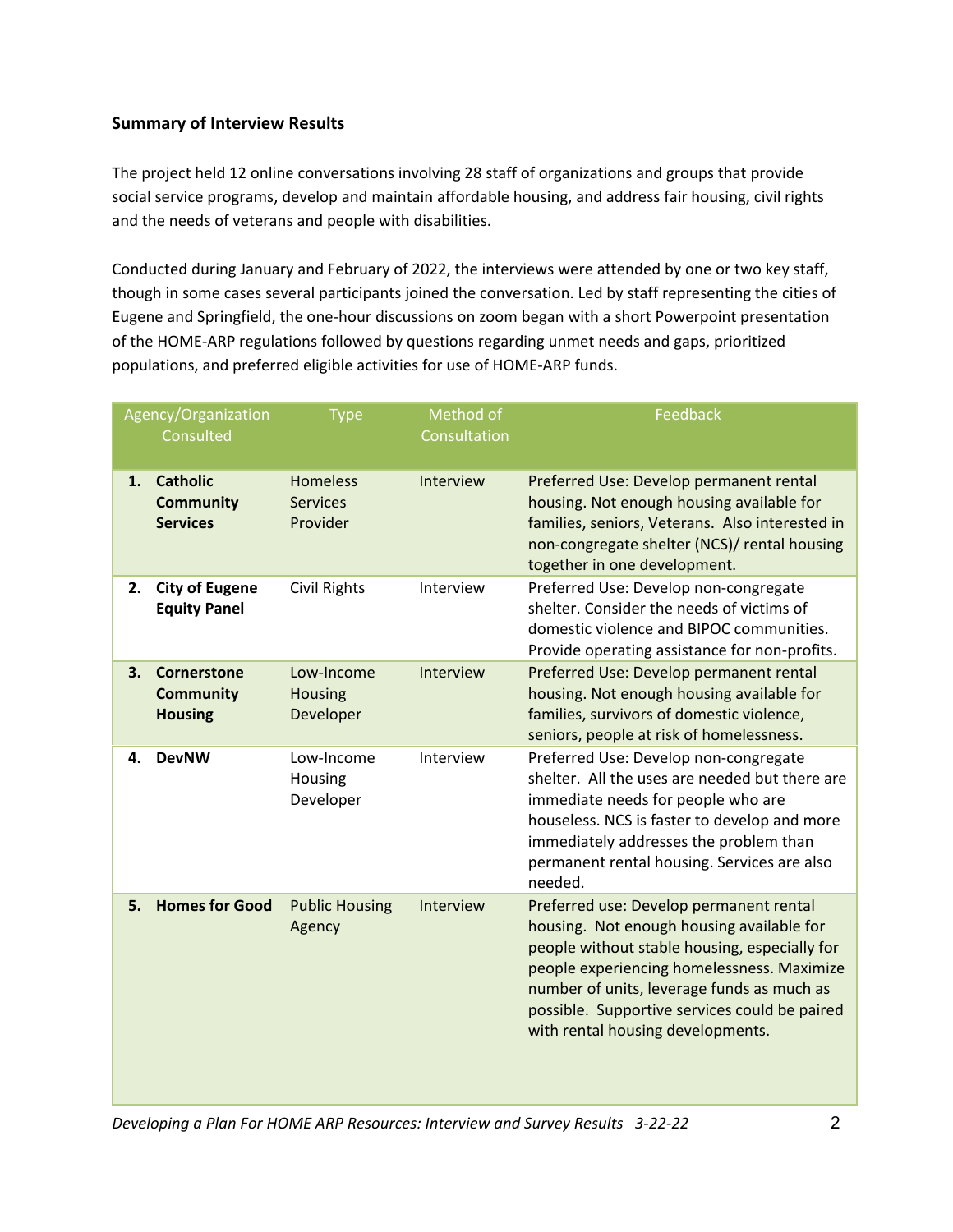| 6. | <b>Hope and Safety</b><br><b>Alliance</b>    | <b>Victim Services</b><br>Provider                                                                       | Interview | Preferred Use: Develop non-congregate<br>shelter. Shelter needed for people with<br>children who are fleeing domestic violence<br>with a 30-90 average stay, hotel model. Also<br>need rental housing that allows master leases<br>the agency could manage, and rental housing<br>with very low rent.                                                                                                                                                                               |
|----|----------------------------------------------|----------------------------------------------------------------------------------------------------------|-----------|-------------------------------------------------------------------------------------------------------------------------------------------------------------------------------------------------------------------------------------------------------------------------------------------------------------------------------------------------------------------------------------------------------------------------------------------------------------------------------------|
| 7. | <b>Lane Council of</b><br><b>Governments</b> | Services for<br>People with<br><b>Disabilities</b>                                                       | Interview | Preferred Use: All the uses are needed, hard<br>to have preference. Supportive services are<br>needed for adults with disabilities and seniors<br>to help find, secure, and sustain housing.<br>Need for development of units that are<br>accessible to people with disabilities (ADA<br>units). There is a housing shortage overall,<br>with more availability needed.                                                                                                             |
| 8. | <b>Lane County</b><br><b>Human Services</b>  | Continuum of<br>Care                                                                                     | Interview | Preferred Use: All the uses are needed but<br>development of permanent rental housing is<br>preferred. Maximize flexibility in RFP process<br>to allow applicants to request support<br>services funding if needed. Permanent<br>supportive housing and providing<br>opportunities beyond shelter is their focus.<br>Non-profit capacity funding would help.<br>Permanent shelter is also needed.                                                                                   |
| 9. | <b>Saint Vincent</b><br>De Paul              | Low-income<br>Housing and<br><b>Homeless</b><br><b>Services</b><br>Provider,<br>Services for<br>Veterans | Interview | Preferred Use: Develop permanent rental<br>housing (2/3) and supportive services (1/3).<br>Maximize resources by providing permanent<br>investment. Interest in model of individual<br>units around centralized living/dining area,<br>renting each room separately (like student<br>housing) or a hotel model of rental housing.<br>Services are critical to stabilization.                                                                                                        |
|    | 10. Sheltercare                              | Homeless<br><b>Services</b><br>Provider                                                                  | Interview | Preferred Use: Development. Both<br>permanent rental housing, and non-<br>congregate shelter are needed, permanent<br>rental housing probably more important, but<br>not sure the split of resources, (concern<br>about operating funding for shelter). Use<br>funds to invest in long term solutions.<br>Support services for people experiencing<br>disabilities and people in transition also<br>needed. All uses are needed, but better to<br>focus funding to maximize impact. |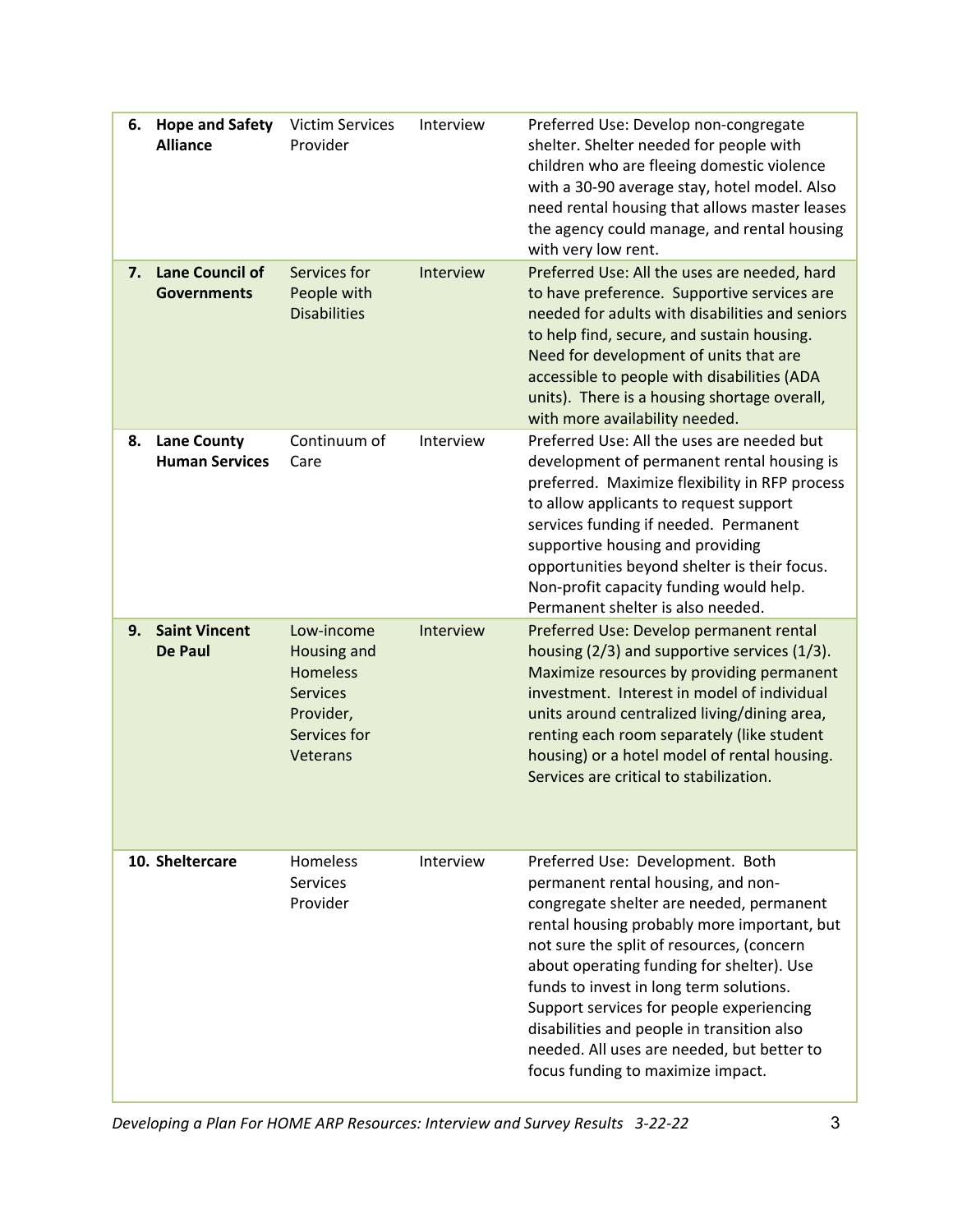| 11. Springfield-<br><b>Eugene Tenant</b><br><b>Association</b> | <b>Fair Housing</b><br><b>Services</b>         | Interview | Preferred Use: Develop units. Both<br>permanent rental housing and non-<br>congregate shelter needed. Not enough units<br>for people experiencing physical and mental<br>disabilities (ADA units), families, and the<br>BIPOC community. Lower cost units are<br>needed. Services are also needed. Rent<br>assistance is always needed, but may not be<br>appropriate for one-time funds. |
|----------------------------------------------------------------|------------------------------------------------|-----------|-------------------------------------------------------------------------------------------------------------------------------------------------------------------------------------------------------------------------------------------------------------------------------------------------------------------------------------------------------------------------------------------|
| 12. SquareOne<br><b>Villages</b>                               | <b>Homeless</b><br><b>Services</b><br>Provider | Interview | Preferred Use: Develop non-congregate<br>shelter. Not enough shelter for people who<br>do not have a permanent home. Goal:<br>shelter system of 1000+ units. Concern about<br>where operating funds would come from, and<br>the cost because NCS units would need to<br>each have plumbing (tiny home model).                                                                             |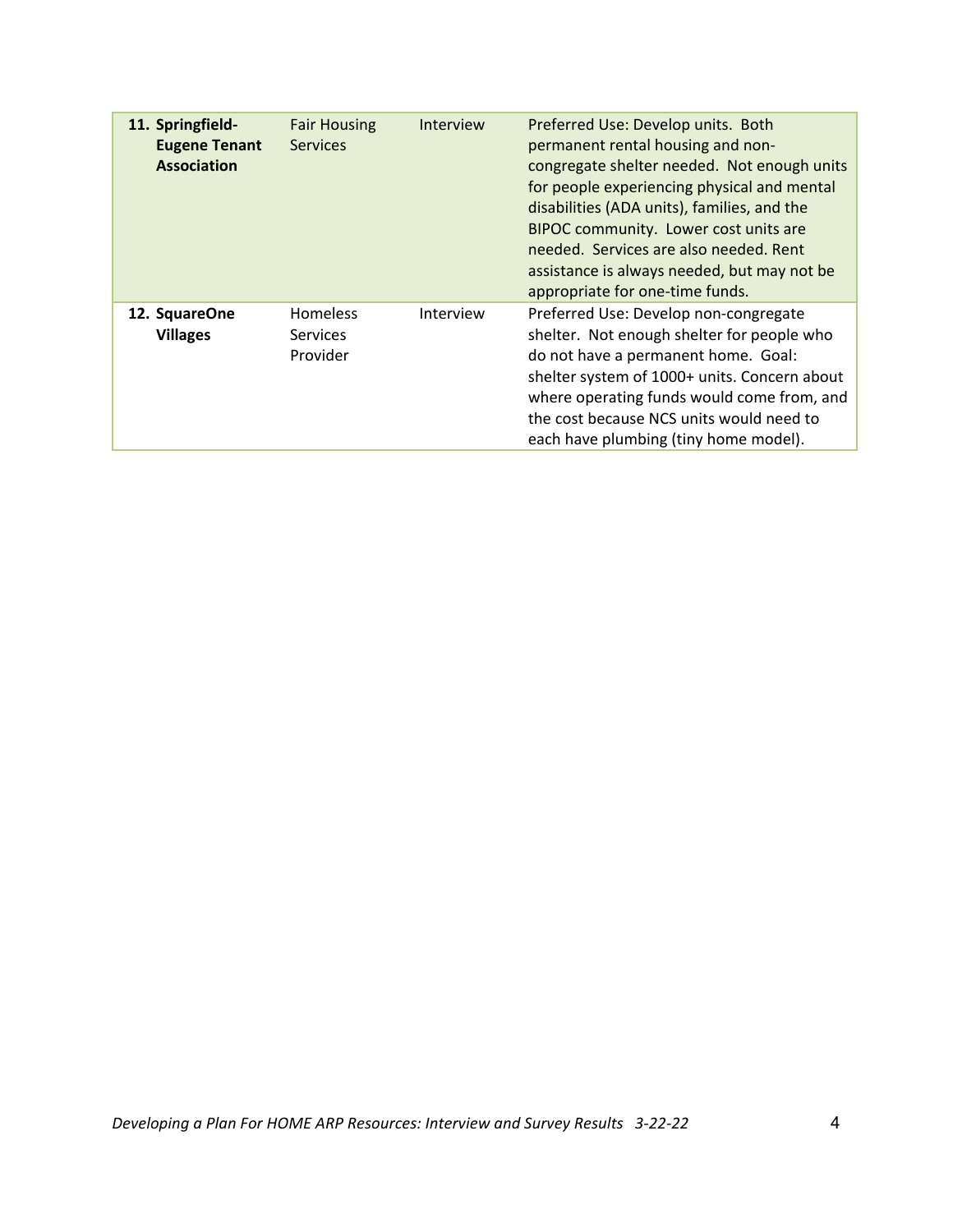### **Summary of Survey Results**

Following the interviews, the project developed an online survey to distribute to organizations and agencies involved in affordable housing and social services for very low income communities. The survey was initially distributed to 106 emails representing 72 groups, with the request to complete the survey and forward on to others. The final survey results represent the perspectives of 71 individuals affiliated with over 43 housing and social service agencies, organizations and businesses.

Most respondents worked at a non-profit organization (62%), a business relating to housing (23%), or an advocacy organization (21%). In addition, 35% were members of organizations related to social services or housing. In terms of geography, 49% of respondents were connected to Eugene, 21% were connected to Springfield, and 59% served all of Lane County. See page 9 for a full list of the 89 organizations that received and/or responded to the survey – half of these organizations are affiliated with the 71 survey respondents. 95% of participants completed the survey, and the average completion time was 5 minutes.

## **Question: These federal funds focus on the following very low-income "qualifying populations." In your opinion, which population(s) should receive priority? (check all that apply)**

- Individuals and families experiencing homelessness
- Individuals and families at-risk of homelessness
- Individuals and families fleeing or attempting to flee domestic violence, dating violence, sexual assault, stalking, or human trafficking



• Veterans and families with a Veteran family member

*Note: The bulleted lists of survey answers were randomized in the online survey.*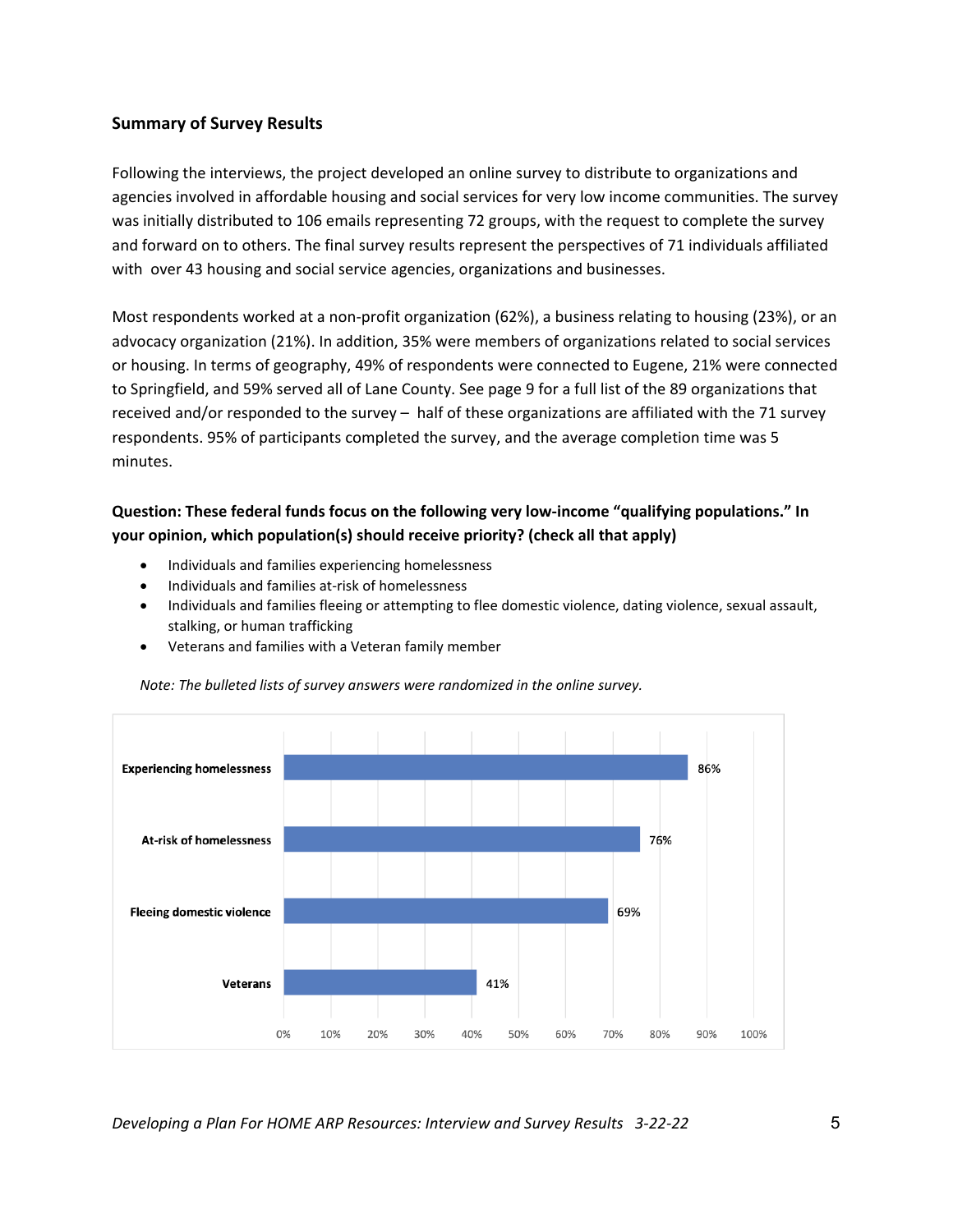**Question: What very low-income populations do you think have the highest need and most difficulty in accessing housing or receiving services? (check all that apply)** 

- Families
- Children
- People who identify as Black, Indigenous, or a person of color
- Seniors<sub>iser</sub>
- People experiencing disabilitiessier
- Single adults<sup>[17]</sup>
- **Other**



Regarding the "Other" category, here is a summary of the 14 open-ended responses:

- Addiction, mental health or behavioral health issues (5 comments)
- Individuals coming out of the prison system (1 comment)
- Youth and young adults (3 comments)
- Single parents, single fathers, single women over 50 with disabilities (3 comments)
- Working class people in low-income jobs (1 comment)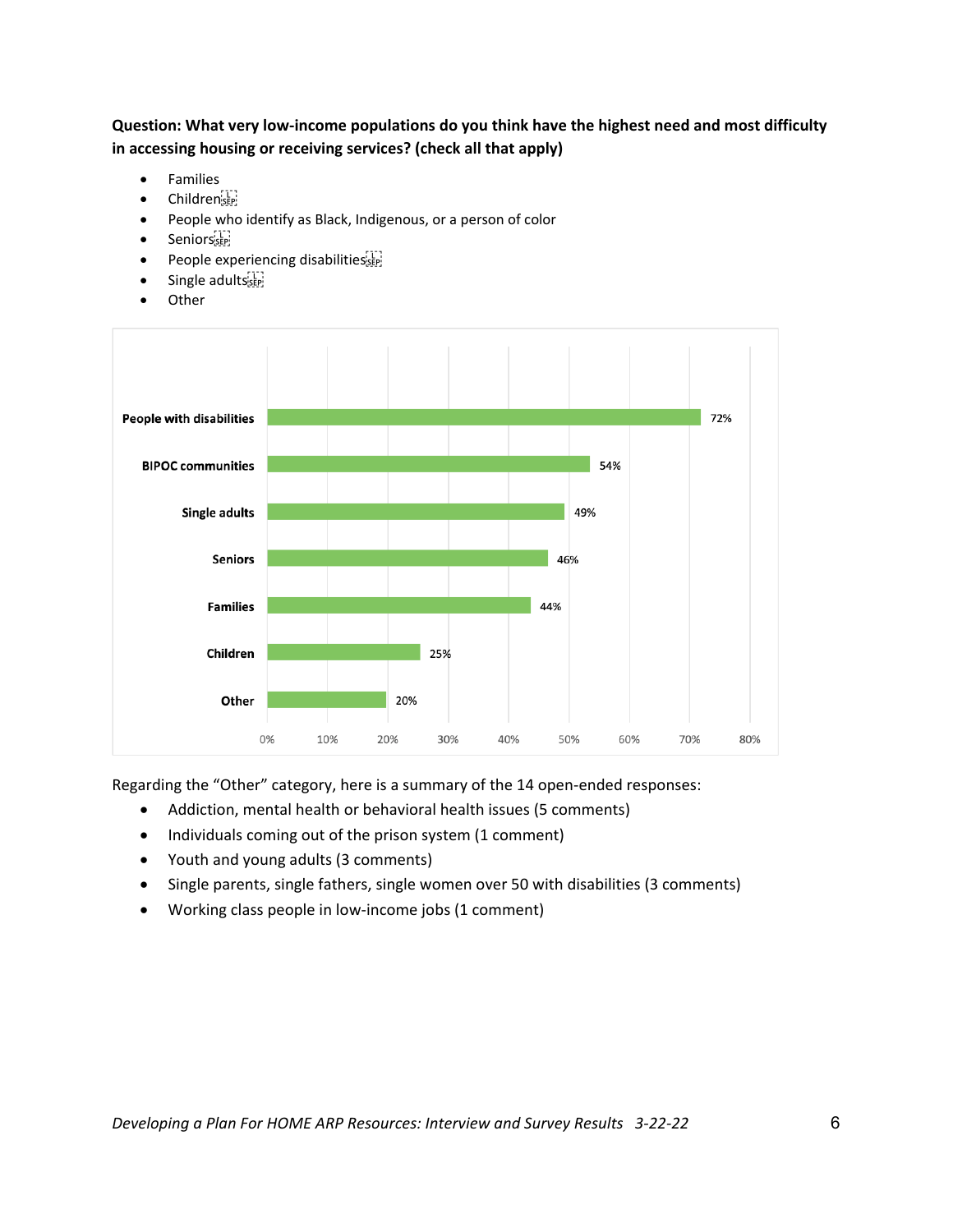**Question: The eligible activities of the federal funds are listed below. Please rank the importance of each activity: (1=most important, 4=least important)** 

- Developing affordable permanent rental housing
- Assisting tenants with rent
- Developing individual permanent shelter for people experiencing homelessness (*for example, converted motels or buildings with individual living units)*



• Housing related services, such as help finding and maintaining housing

**Question: How much support should go towards developing new affordable rental housing, and how much to develop new temporary individual shelter?** 



*Developing a Plan For HOME ARP Resources: Interview and Survey Results 3-22-22* 7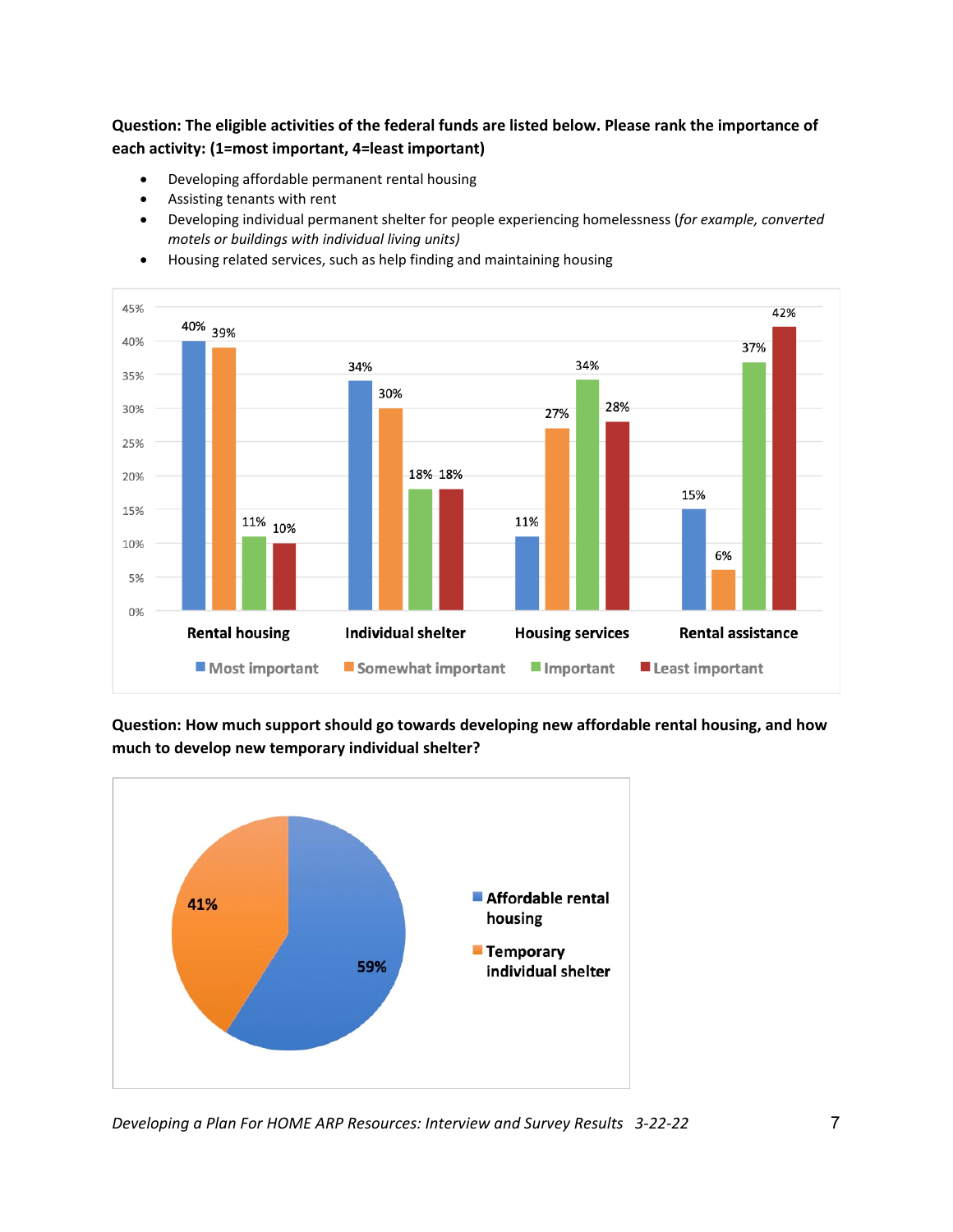**Question: What solution do you think is most important for the community to address with these funds?** 





#### **Question: How do you think the federal funds should be distributed?**

*Developing a Plan For HOME ARP Resources: Interview and Survey Results 3-22-22* 8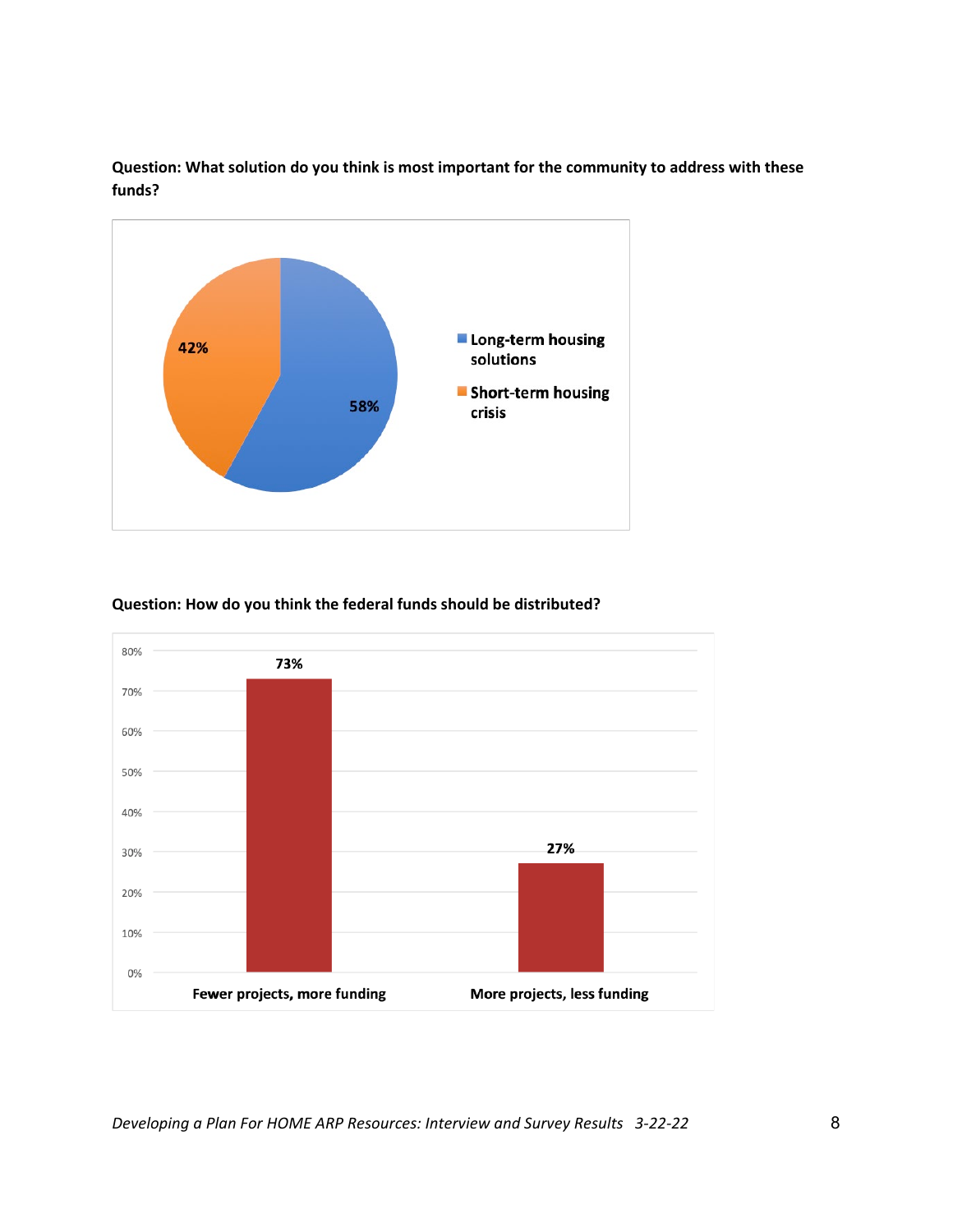**Question: If you have additional comments about this process or any of the questions above, please share!** Here is a sampling of the 26 responses:

- We need help and we need help now. This crisis has been drawn out to dangerous end points for so many. The time to act has long been over due. All participants and services for question #5-#7 need to be addressed without hesitation and with significant funding.
- We really need more housing stock available. I am very excited about the proposed city zoning changes for the City of Eugene, and I hope something similar is being proposed in Springfield. As long as our vacancy rate is rock bottom, we are going to see horrible externalities because of the huge power imbalance between landlords and tenants. The root problem is supply.
- You list rental as the only affordable housing option. Housing co-ops as developed by SquareOne are a better option for multiple reasons - more financial stability, permanent affordability, more democratic with more involvement of the residents.
- Funding to agencies providing services must be reasonable--must be enough to cover the expense of hosting support services, cover construction loans longer term, etc.
- I would focus on permanent homeless shelter, with individual locking units, electricity and heat, first, until all 4,000 or so have adequate shelter. Then I would use any available money to build subsidized below market rent apartments. Eugene needs to raise the CET to one percent to pay for some of this.
- One time funds cannot sustain ongoing costs, such as rent or services. These funds should be used for capital costs.
- People of color experience more barriers to receiving this type of help because agencies do not have the appropriate personnel and many times people do not meet requirements (this needs to be more inclusive and flexible).
- Permanent solutions should be emphasized
- Please try to find ways to include temporary or transitional shelters (Conestoga Huts)
- The number of people living on the streets is embarrassing. We need better, safer options for them, with access to social services and mental health experts. Also, social service provision is spread among too many providers with little oversight or coordination. Social services in Lane Co. should be streamlined.
- This survey should be specific for each population, trying to loop everyone (children, families, single adults, seniors, veterans, BIPOC, people facing domestic violence, etc) is not effective. Asking which population is more in need is dehumanizing to the struggles/barriers of each of these populations. All of these populations face different levels of oppression, stigmatization and are marginalized. We need to stop thinking of the homeless community as one community, it is multi facet, complex and diverse.
- Various projects are in the pipeline where shelter and affordable housing are concerned. Please evaluate which areas are funded and moving towards adequate in order to strategically add these new funds to the big picture.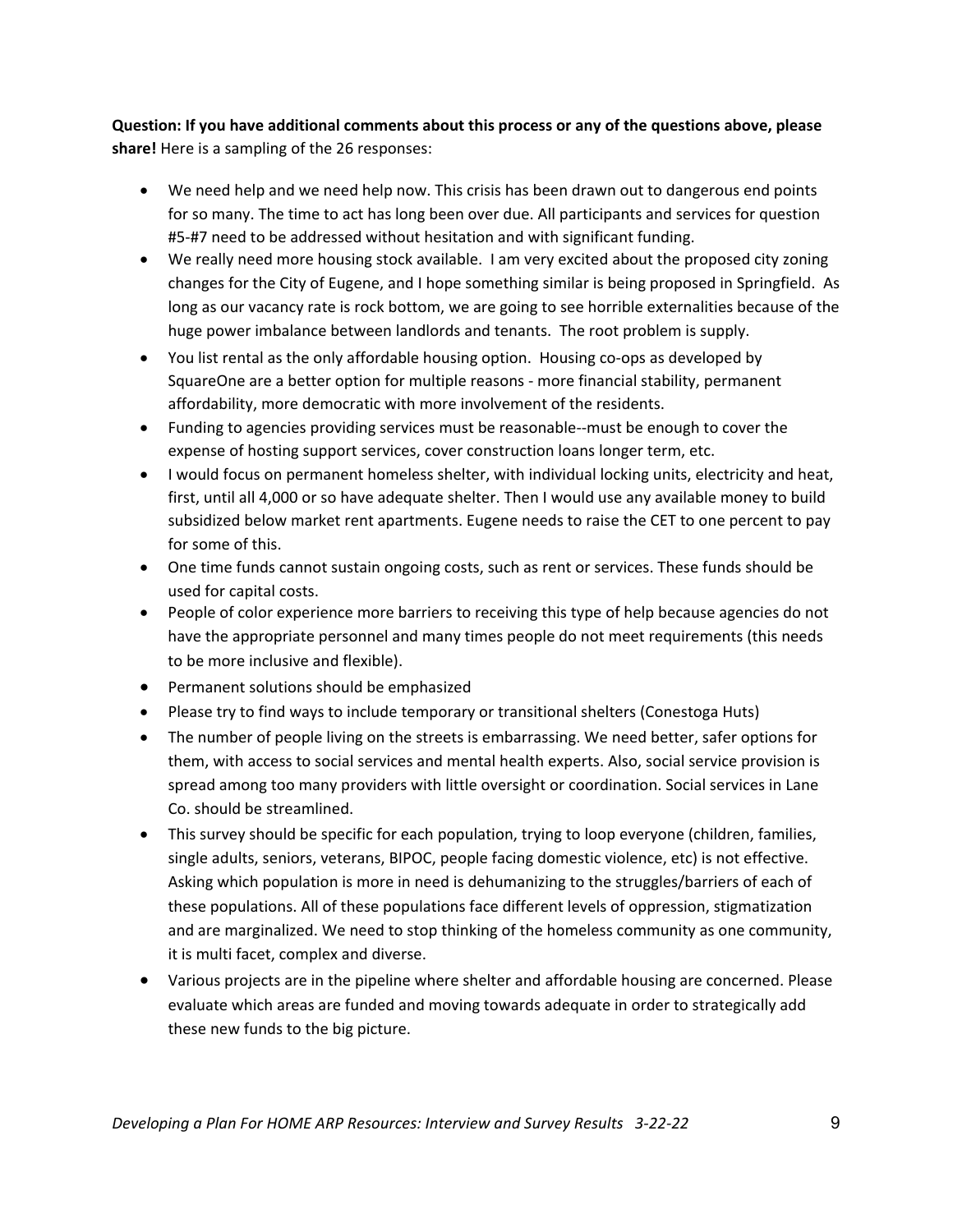**Survey recipients and respondents were affiliated with the following agencies, organizations, and businesses. The 71 survey respondents were affiliated with half of these groups:** 

15th Night Youth Partnership 4J School District 90by30 Child Abuse Prevention ARC of Lane County Bethel Education Foundation Bethel School District Better Housing Together Burrito Brigade Catholic Community Services of Lane County Center for Community Counseling Centro Latino Americano City of Eugene Community Development Block Grant Committee City of Eugene Equity Panel City of Eugene Human Rights Commission Columbia Care Community Supported Shelters Confederated Tribes of Siletz Indians Cornerstone Community Housing DevNW Eugene Chamber of Commerce Eugene Mission Eugene Renters Protection Steering Committee Eugene Tenant Alliance Everyone Village Fair Housing Council of Oregon First Place Family Center Florence Emergency Cold Weather Shelter Florence Food Share, First Step Florence Food for Lane County Goodwill Industries of Lane and South Coast **Counties** Habitat for Humanity of Central Lane HIV Alliance Homeless Action Homes for Good

Hope and Safety Alliance Hourglass Community Crisis Center Housing Alliance Housing Policy Board Human Rights Commission Intergovernmental Housing Policy Board Lane Council of Governments Senior & Disability **Services** Lane County Health and Human Services Lane County Legal Aid Lane County Public Health Lane County Veterans Services Lane Independent Living Alliance Lane Kids Lane Poverty and Homelessness Board Lane Transit District: Comprehensive and Accessible Transportation Committee Lane Workforce Partnership Laurel Hill Center Live Healthy Lane Steering Committee Looking Glass Mainstream Housing NAACP of Eugene-Springfield National Alliance on Mental Illness (NAMI) Lane County Nightingale Hosted Shelter Oregon Family Support Network Oregon Law Center Oregon Tenants Association Pacificsource Parenting Now **PeaceHealth** Pearl Buck Center Planned Parenthood Refugee Resettlement Coalition Relief Nursery Rent Control Now Safe Shelter for Siuslaw Students Sexual Assault Support Services **Sheltercare** Sponsors, Inc.

*Developing a Plan For HOME ARP Resources: Interview and Survey Results 3-22-22* 10